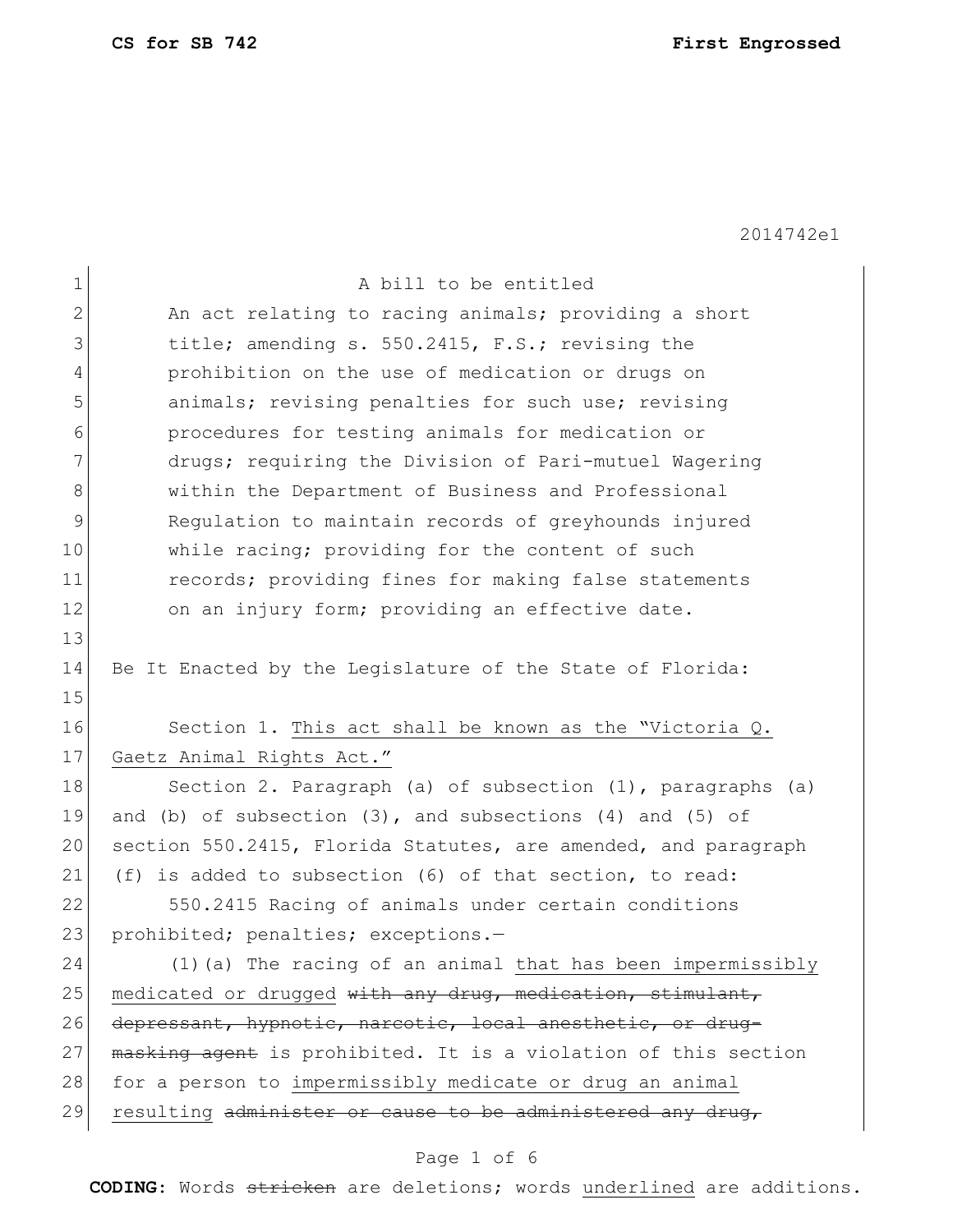2014742e1

30 medication, stimulant, depressant, hypnotic, narcotic, local 31 anesthetic, or drug-masking agent to an animal which will result 32 in a positive test for such substance based on samples taken 33 from the animal inmediately prior to or immediately after the 34 racing of that animal. Test results and the identities of the 35 animals being tested and of their trainers and owners of record 36 are confidential and exempt from  $s. 119.07(1)$  and from  $s. 24(a)$ , 37 Art. I of the State Constitution for 10 days after testing of 38 all samples collected on a particular day has been completed and 39 any positive test results derived from such samples have been 40 reported to the director of the division or administrative 41 action has been commenced.

42 (3)(a) Upon the finding of a violation of this section, the 43 division may revoke or suspend the license or permit of the 44 violator or deny a license or permit to the violator; impose a 45 fine against the violator in an amount not exceeding the purse 46 or sweepstakes earned by the animal in the race at issue or 47  $$10,000$ , whichever is greater  $$5,000$ ; require the full or 48 partial return of the purse, sweepstakes, and trophy of the race 49 at issue; or impose against the violator any combination of such 50 penalties. The finding of a violation of this section in no way 51 prohibits a prosecution for criminal acts committed.

52 (b) The division, notwithstanding the provisions of chapter 53 120, may summarily suspend the license of an occupational 54 licensee responsible under this section or division rule for the 55 condition of a race animal if the division laboratory reports 56 the presence of a prohibited an impermissible substance in the 57 animal or its blood, urine, saliva, or any other bodily fluid, 58 either before a race in which the animal is entered or after a

## Page 2 of 6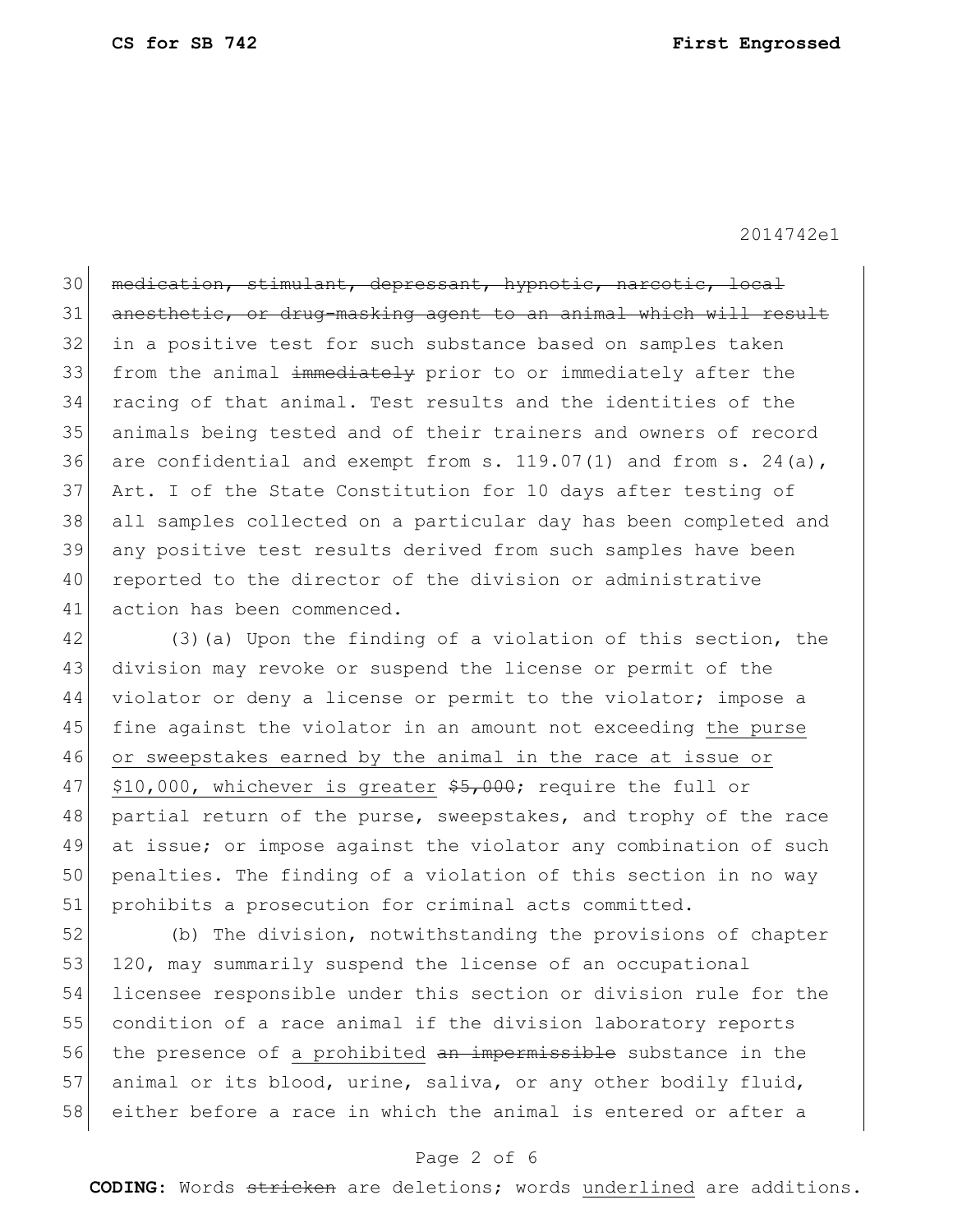2014742e1

59 race the animal has run.

60 (4) A prosecution pursuant to this section for a violation 61 of this section must be commenced within 180 days  $2$  years after 62 the violation was committed. Service of an administrative 63 complaint marks the commencement of administrative action.

64 (5) The division shall implement a split-sample procedure 65 for testing animals under this section. Each urine and blood 66 sample shall be split into a primary sample and a secondary 67 (split) sample upon collection, under rules adopted by the 68 division. The division shall transfer custody of the primary 69 sample to the division laboratory, with custody of the split 70 sample to remain with the division except as provided in this 71 subsection.

72  $($ a) Upon finding a positive drug test result, The division 73 department shall notify the owner or trainer, the stewards, and 74 the horsemen's association of all drug test the results. The 75 owner may request that each urine and blood sample be split into 76 a primary sample and a secondary (split) sample. Such splitting 77 must be accomplished in the laboratory under rules approved by 78 the division. Custody of both samples must remain with the 79 division. In the event of a positive test result However, upon 80 request by the affected trainer or owner of the animal from 81 which the sample was obtained, the division shall send the split 82 sample to an approved independent laboratory for analysis. The 83 division shall establish standards and rules for uniform 84 enforcement and shall maintain a list of at least five approved 85 independent laboratories for an owner or trainer to select from 86 in the event of a positive test result sample.

87 (b) If the division state laboratory's findings are not

## Page 3 of 6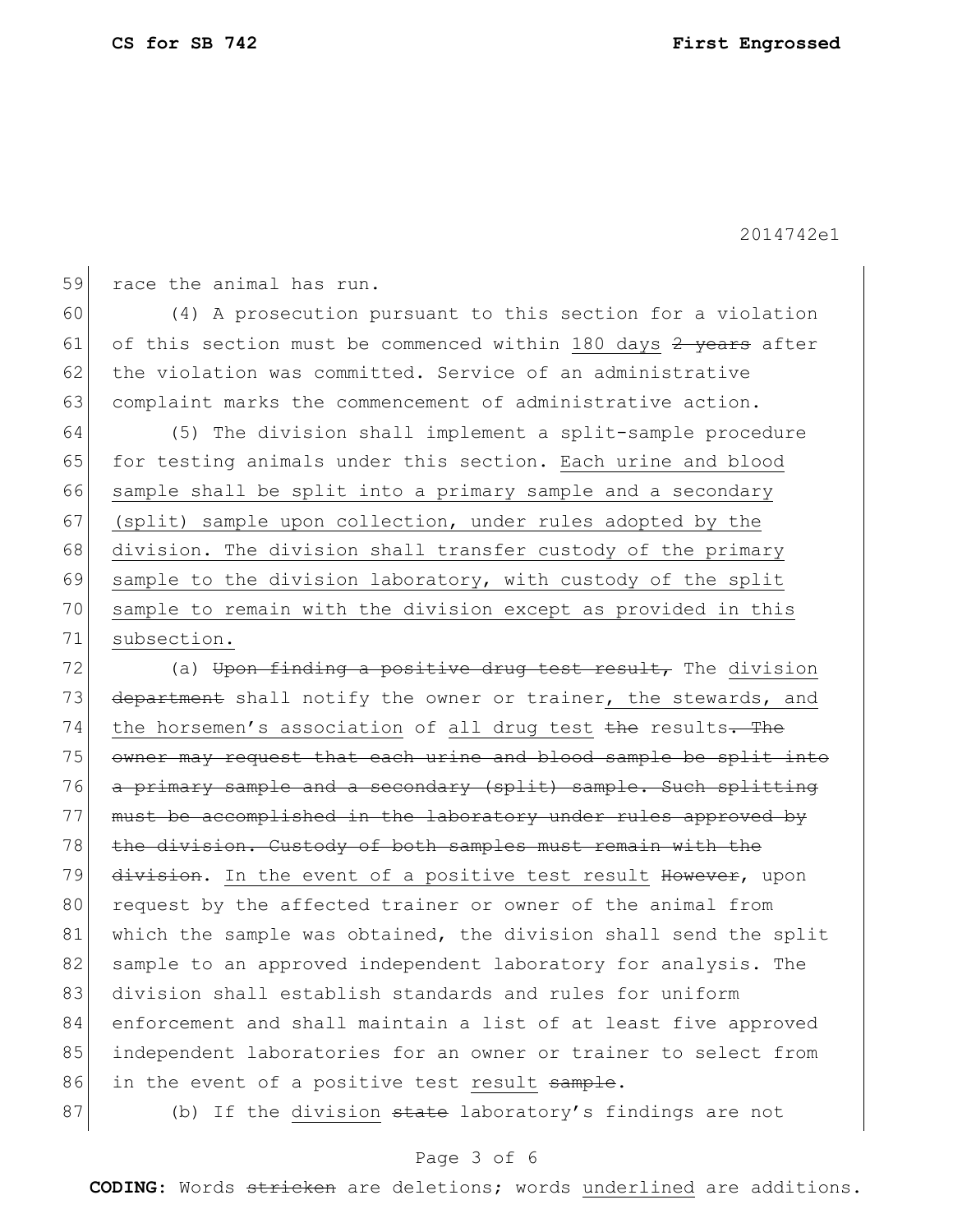**CS for SB 742 First Engrossed**

2014742e1

88 confirmed by the independent laboratory, no further 89 administrative or disciplinary action under this section may be 90 pursued. The division may adopt rules identifying substances 91 that diminish in a blood or urine sample due to passage of time 92 and that must be taken into account in applying this section. 93 (c) If the independent laboratory confirms the division 94 state laboratory's positive result, or if there is an 95 insufficient quantity of the secondary (split) sample for 96 confirmation of the state laboratory's positive result, the 97 division may commence administrative proceedings as prescribed 98 in this chapter and consistent with chapter 120. For purposes of 99 this subsection, the department shall in good faith attempt to 100 obtain a sufficient quantity of the test fluid to allow both a 101 primary test and a secondary test to be made. If there is an 102 insufficient quantity of the split sample for confirmation of 103 the division laboratory's positive result, the division may not 104 take further action on the matter against the owner or trainer, 105 and any resulting license suspension must be immediately lifted. 106 (d) The division shall require its laboratory and the 107 independent laboratories to annually participate in an 108 externally administered quality assurance program designed to 109 assess testing proficiency in the detection and appropriate 110 quantification of medications, drugs, and naturally occurring 111 substances that may be administered to racing animals. The 112 administrator of the quality assurance program shall report its 113 results and findings to the division. 114 (6) 115 (f)1. The division shall maintain records regarding 116 injuries incurred by racing greyhounds while they are racing in

### Page 4 of 6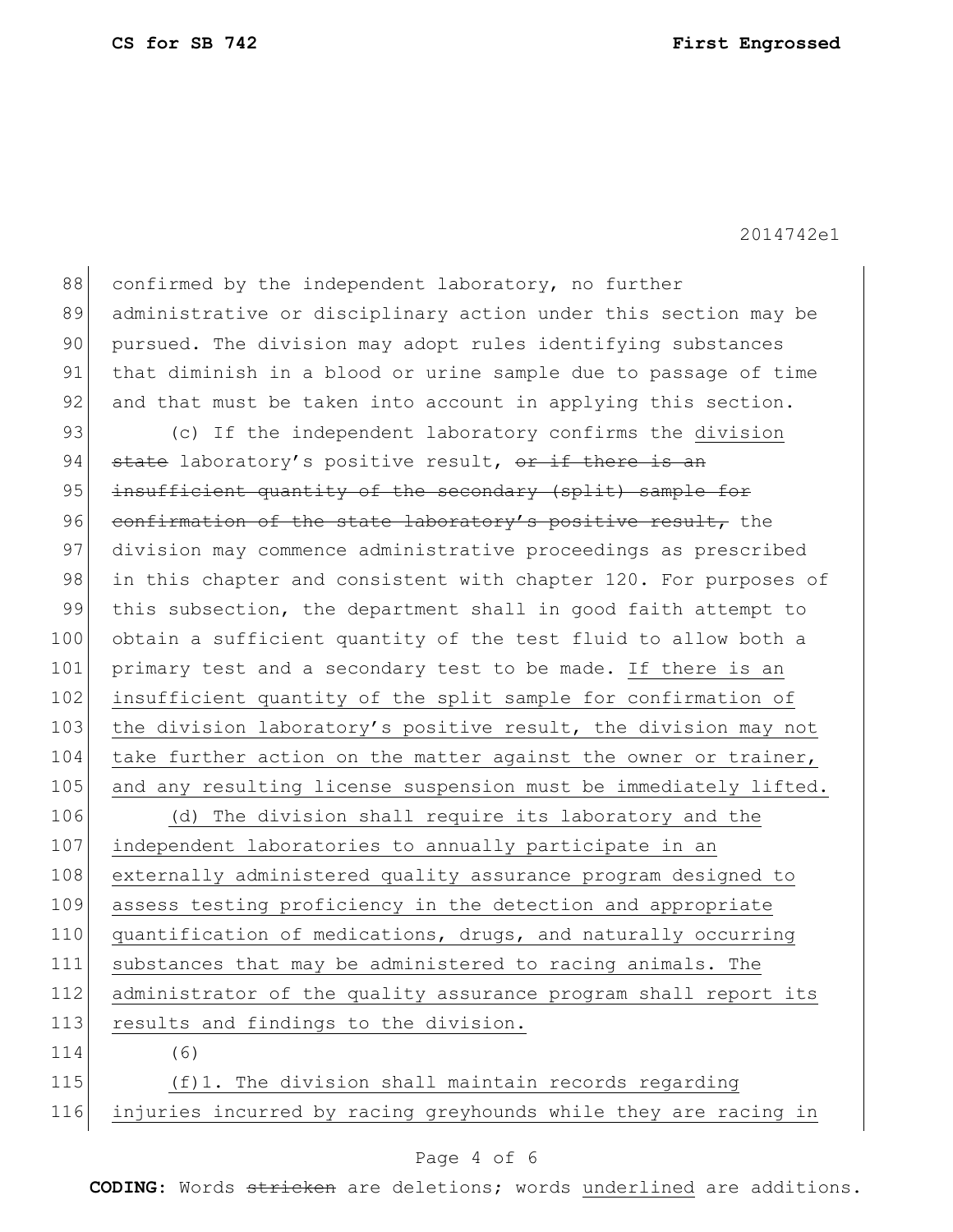**CS for SB 742 First Engrossed**

2014742e1

| this state, including injuries incurred in schooling races. The  |
|------------------------------------------------------------------|
| records must include:                                            |
| a. The greyhound's registered name, right and left ear           |
| tattoo numbers, and, if any, the microchip manufacturer and      |
| number.                                                          |
| b. The name, business address, and telephone number of the       |
| greyhound owner and trainer and the kennel operator.             |
| c. The color, weight, and sex of the greyhound.                  |
| d. The location where the injury took place, whether on a        |
| racetrack or in another area.                                    |
| e. If the injury occurred while the greyhound was racing,        |
| the racetrack where the injury occurred and the distance, grade, |
| race, and post position of the greyhound when the injury         |
| occurred.                                                        |
| f. The weather conditions, time, and track condition when        |
| the injury occurred.                                             |
| g. The specific type and bodily location of injury, the          |
| cause of the injury, and the estimated recovery time from the    |
| injury.                                                          |
| 2. All injury forms shall be completed and signed under          |
| oath or affirmation under penalty of perjury by the racetrack    |
| veterinarian, whose signature must be witnessed by a designated  |
| representative of the division.                                  |
| 3. Injury records created and maintained under this              |
| paragraph shall be maintained by the division for a period of 7  |
| years and shall be made readily available to the public upon     |
| oral or written request to the division.                         |
| 4. Knowingly making a false statement on an injury form          |
| shall result in a fine not to exceed \$1,500. A second or        |
|                                                                  |

# Page 5 of 6